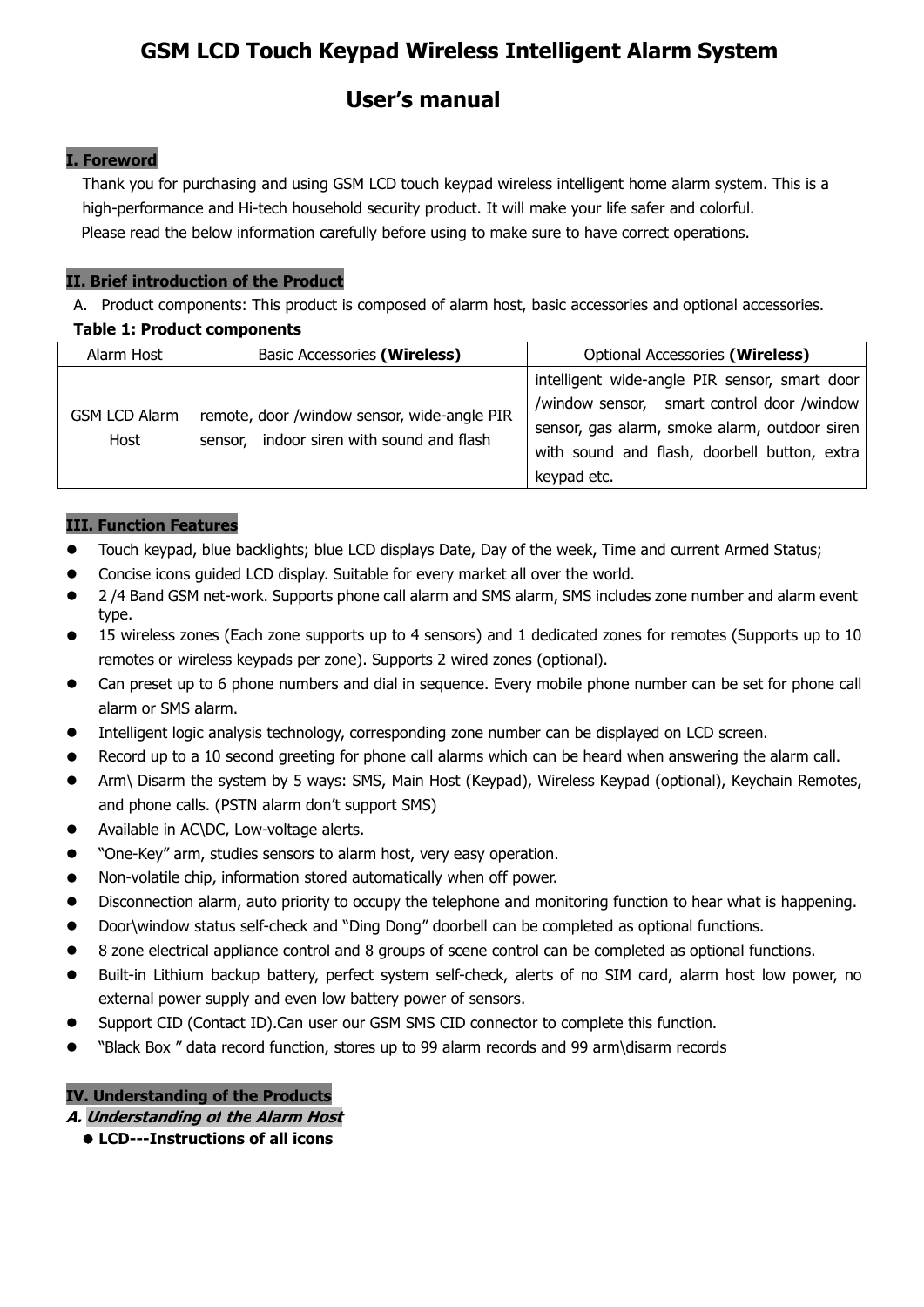

#### **Front Side Preview**:





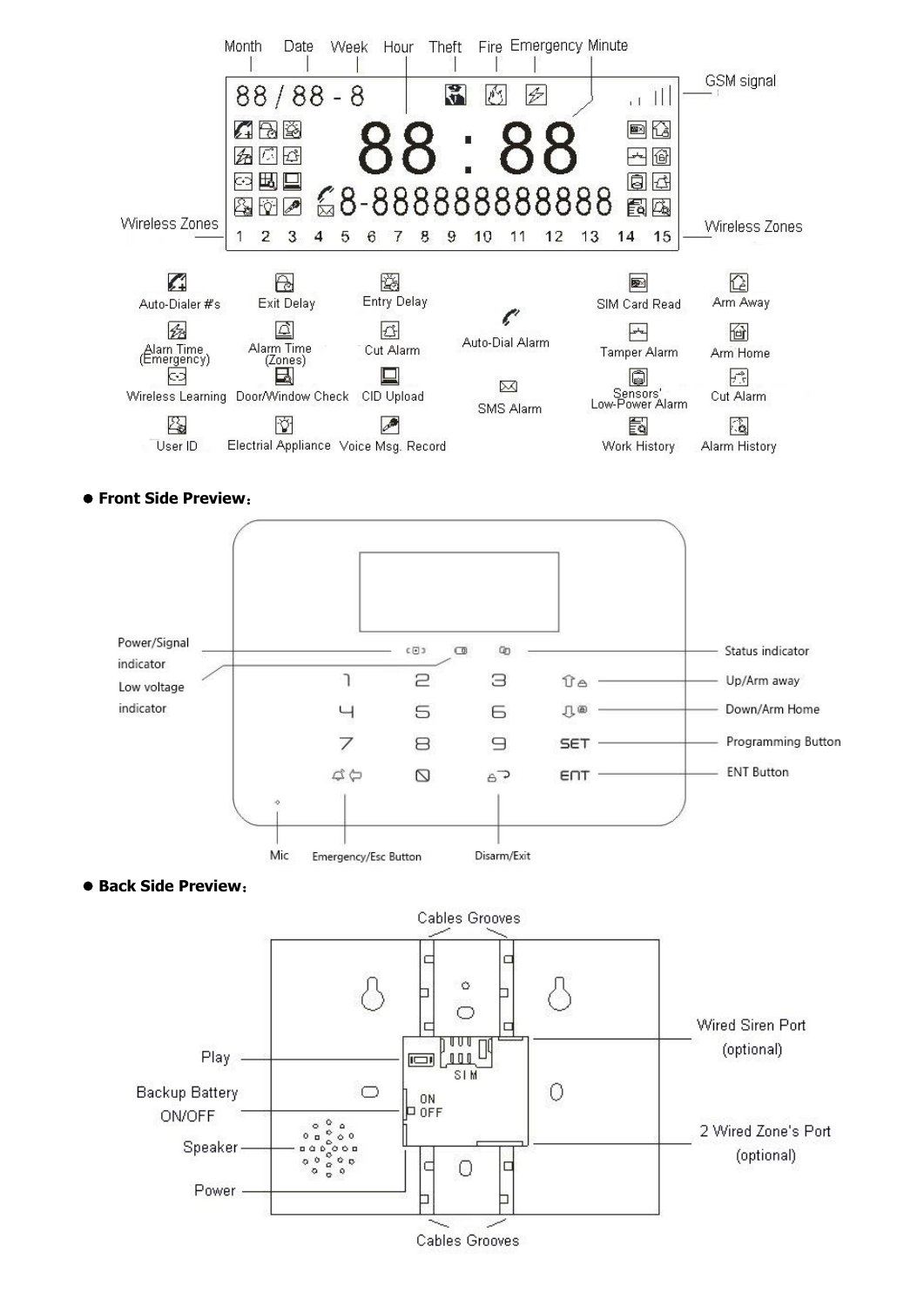# **1. Specifications:**

- Working power: AC=100~230V, DC=12V 1A
- Static current:<50mA (when not charging) Alarm current:<500mA
- **Norking condition:** 
	- Temperature:  $-10^{\circ}C \sim 50^{\circ}C$  Humidity: <80%
- Built-in Lithium backup battery: 3.7V 800mAH(rechargeable),
- Standby: around 16 hours, Full charging time: 12 hours
- Supports up to 10 remotes; Supports up to 60 wireless sensors.
- $\blacksquare$  3-Band GSM: GSM900/1800/1900Mhz (4-Band is optional: 850/900/1800/1900Mhz)
- GSM transmit power: 2W
- Receiving and emitting frequency: 433MHz /868MHz optional
- Product dimension:  $168 \times 112 \times 26$  (mm)

# **2. Zone types and definitions**

- Zone types: Perimeter zone, Motion zone, Emergency zone
- Definitions:

**Perimeter zone:** Detecting the space like doors, windows, etc., generally use wireless door magnet sensors and wireless curtain PIR sensors

**Motion zone:** Detecting the space like living room, aisles and bedrooms, etc., generally use wireless wide-angle PIR sensors.

**Emergency zone:** Detecting the space like Emergency area (such as emergency distress, medical rescue, gas leakage and

fire alarm, etc., this zone keep 24-hour monitoring status automatically. Generally use panic button, wireless gas sensors and

wireless smoke sensors.

| Zone<br><b>Numbe</b><br>r | <b>Sensor Type</b> | Zone<br><b>Type</b>   | <b>Alarm</b><br><b>Type</b>           | <b>Applicable sensor names</b>                              | <b>Notes</b>    |
|---------------------------|--------------------|-----------------------|---------------------------------------|-------------------------------------------------------------|-----------------|
| 00                        |                    |                       |                                       | Wireless remote & Wireless Keypad                           | Up to 10        |
| $01 \sim 05$              |                    | Emergency             | Emergency                             | Panic button<br>Wireless<br>Wireless Gas<br>Alarm,<br>Smoke |                 |
|                           |                    | <b>Fire</b><br>zone   | Alarm, etc.                           | Each zone                                                   |                 |
| $06 \sim 10$              | sensors            | Wireless<br>Perimeter | Theft                                 | Wireless Door/Window Sensor &                               | support up to 4 |
|                           |                    | zone                  |                                       | Wireless Curtain PIR etc.                                   | sensors         |
| $11 \sim 15$              | Motion             | Theft                 | Wireless Wide-Angle PIR Motion Sensor |                                                             |                 |
|                           |                    | zone                  |                                       | etc.                                                        |                 |
| $14 \sim 15$              | Wired sensor       | Perimeter             | Theft                                 | <b>Wired PIR Sensors</b>                                    | (Omitted)       |
|                           |                    | zone                  |                                       |                                                             |                 |

# **Table 2: "Zones Number" Table**

# **3. Modes of arming:**

- "Away Arm" mode: All arm. Once any detectors in perimeter zones or motion zones get triggered, the host will alarm immediately and meantime dial "#" automatically.
- "Home Arm" mode: Part arm. Once any detectors in perimeter zones get triggered, the host will alarm immediately and meantime dial "#" automatically. It will not alarm after any detectors in the motion zone are triggered.

# **4. How to operate the alarm host**

# **Preparation before using**

- 1. Insert SIM card: properly insert a valid SIM card into the card slot by keeping its missed corner at the right lower
- Side (Note: Never insert a SIM card when host power ON);
- 2. Connect power: connect the power adaptor to DC port of the alarm host first and then plug it to the AC socket.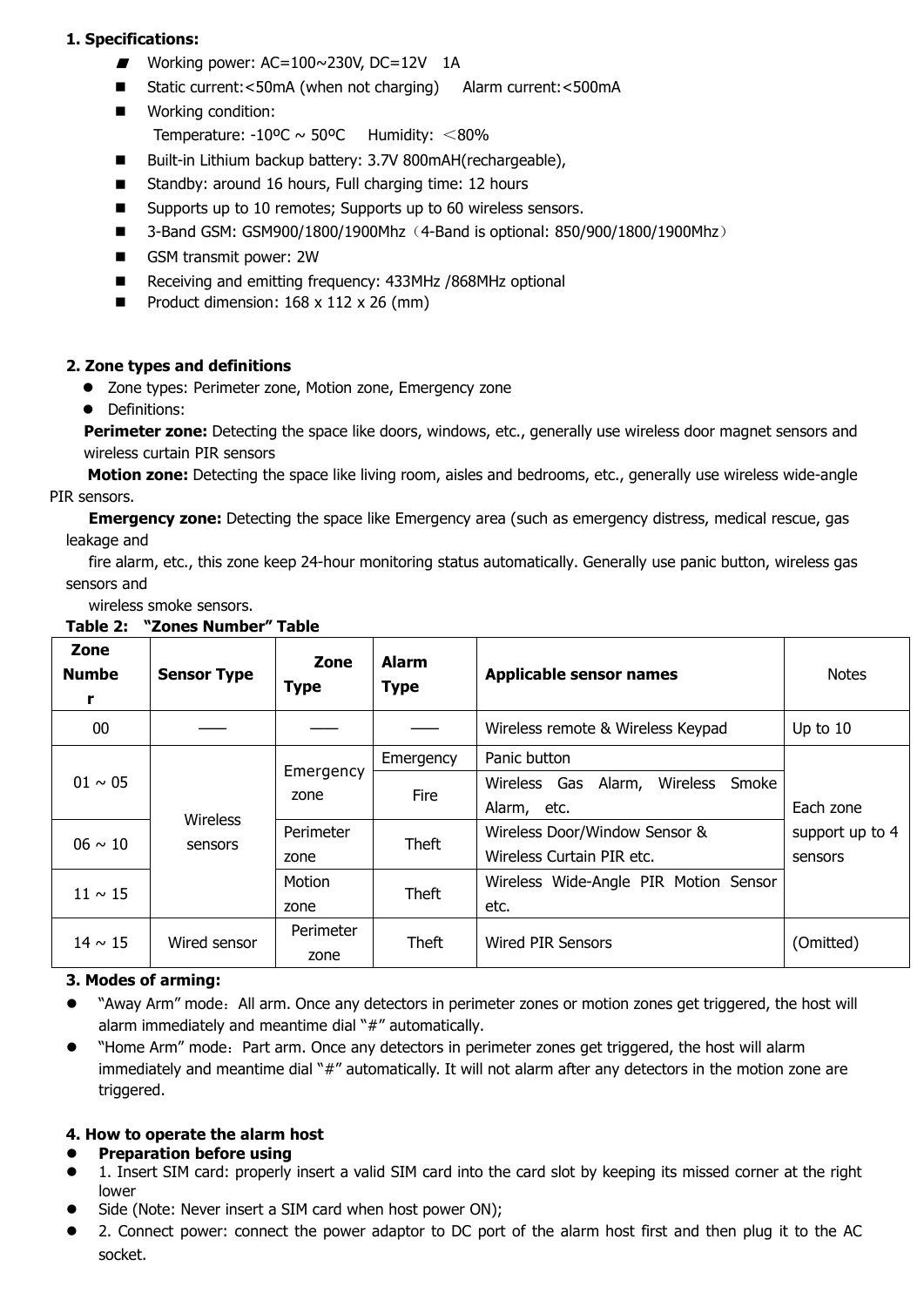• 3. Turn on the backup battery: Slide the backup battery switch on the back side of the host to "ON"

# **How to check SIM card working status and signal level status**

Check below information when power ON:

- 1. SIM card status: icon of SIM card read does not display means card recognized; this icon flashes means no SIM card or SIM card not recognized;
- 2. GSM signal status: more filled icon of SIM card means better signal; less filled means weaker signal;
- 3. GSM signal indicator: indicator flashes slowly every 3 seconds means normal signal; fast flashes every 1 second means abnormal signal.

# **How to program**

Notes:

- Getting into programming mode is necessary for each program .It will exit to the previous menu if press "ESC"
- The host will exit programming mode if no press within 20 seconds;
- If enter wrong password for 3 times, the host panel will resume to the standby mode;
- You can press "▲▼" to adjust programming information or check find alarm history etc.

| Icon                             | Function                          | Operation                                                                                                                                     | <b>Detailed Instructions</b>                                                                                                                                                                                                                                                                                                                  |
|----------------------------------|-----------------------------------|-----------------------------------------------------------------------------------------------------------------------------------------------|-----------------------------------------------------------------------------------------------------------------------------------------------------------------------------------------------------------------------------------------------------------------------------------------------------------------------------------------------|
|                                  | Start to<br>program               | SET + 6 digits password + ENT                                                                                                                 | Default before shipment: 888888                                                                                                                                                                                                                                                                                                               |
|                                  | Set Date                          | $ENT + "A V" + ENT + "A V" + ENT +$<br>" $\blacktriangle \blacktriangledown$ " + ENT + " $\blacktriangle \blacktriangledown$ " + ENT          | Correct input: year, month, date and day of<br>the week. Note: Keep pressing for fast<br>page turning.                                                                                                                                                                                                                                        |
|                                  | Set Time                          | $ENT + "A V" + ENT + "A V" + ENT +$<br>$``A$ $\nabla$ " + ENT                                                                                 | Correct input: hour, minute and second.<br>Note: Keep pressing for fast page turning.                                                                                                                                                                                                                                                         |
| $\sim$ $+$                       | Set Auto Dialer<br>$#^{\prime}$ s | ENT + press" $\mathbb{Z}$ "button consecutively to<br>delete old records + Tel No. + ENT + $``\blacktriangle \blacktriangledown''$<br>$+$ ENT | 1. The $1st$ Group is fixed for management<br>center and the other 5 groups for<br>personal phone numbers.<br>2. Press" $\blacktriangle \blacktriangledown$ ": to select alarm mode:<br>" means "phone call alarm";<br>" $\boxtimes$ ": means "SMS alarm"<br>3. Set group by group.<br>4. The number of each group can't exceed<br>12 digits. |
|                                  | Set Exit Delay                    | ENT + press $\sqrt[n]{\mathcal{F}}$ " button consecutively to<br>delete old records + desired delay time +<br><b>ENT</b>                      | Second, 2-digit, any number from 00 to 59<br>is valid. Default before shipment is "00";                                                                                                                                                                                                                                                       |
| $\bigoplus_{i=1}^n \mathbb{Z}_i$ | Set Entry Delay                   | ENT + press" $\sqrt{2}$ " button consecutively to<br>delete old records + desired delay time +<br><b>ENT</b>                                  | Second, 2-digit, any number from 00 to 59<br>is valid. Default before shipment is "00";                                                                                                                                                                                                                                                       |
| $\mathscr{Z}$                    | Set Alarm Time<br>(Emergency)     | ENT + press" $\sqrt{2}$ " button consecutively to<br>delete old records + Alarm Sound Duration<br>$+$ ENT                                     | Minute, 2-digit, any number from 00 to 59 is<br>valid. Default before shipment is "01";                                                                                                                                                                                                                                                       |
|                                  | Set Alarm Time<br>(Zone)          | ENT + press" $\sqrt{2}$ " button consecutively to<br>delete old records + Alarm Sound Duration<br>$+$ ENT                                     | Minute, 2-digit, any number from 00 to 59 is<br>valid. Default before shipment is "01";<br>Note: Fire alarm is fixed for 3 minutes.                                                                                                                                                                                                           |

#### **Table 3: Easy Program Guide**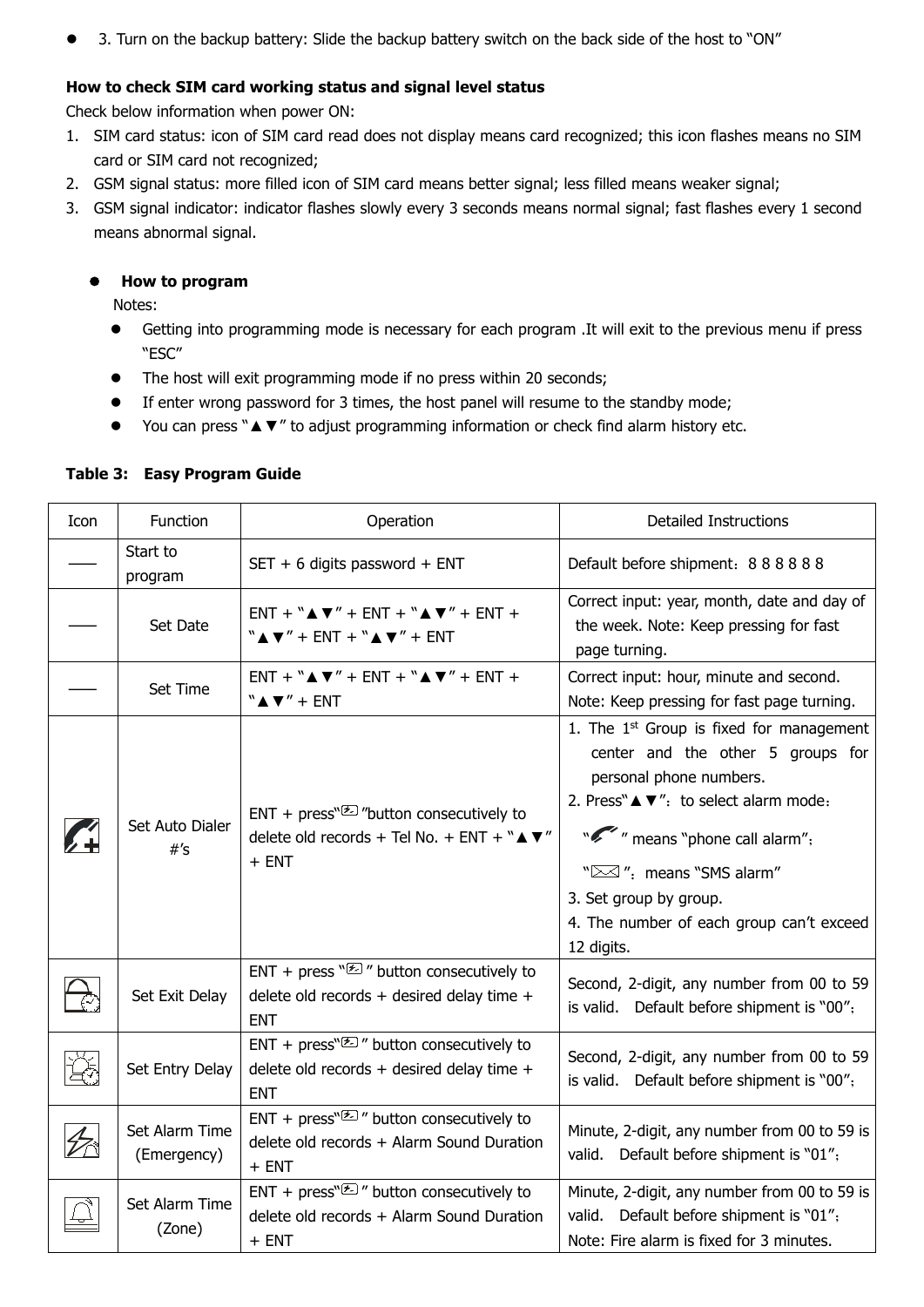| $\bar{\mathbb{L}}^\bullet\bar{\mathbb{L}}$ | <b>Wireless</b><br>Learning         | (Omitted)                                                                                                                                                | (Omitted)                                                                                                                                                                  |
|--------------------------------------------|-------------------------------------|----------------------------------------------------------------------------------------------------------------------------------------------------------|----------------------------------------------------------------------------------------------------------------------------------------------------------------------------|
| 马                                          | Set<br>Door/Window<br>Check         | $ENT + "A V" + ENT$                                                                                                                                      | Press "A $\Psi$ " to choose "1" or "0":<br>"1": activate: "0"deactivate:                                                                                                   |
|                                            |                                     | Set CID Upload   ENT + $``\blacktriangle \blacktriangledown'' + ENT$                                                                                     | Press " $\blacktriangle \blacktriangledown$ " to choose "1" or "0":<br>"1": upload; "0":NOT upload;                                                                        |
|                                            | Set Electrical<br>Appliances        | ENT + $"\triangle \blacktriangledown$ "to choose scene number +<br>press" $\boxed{2}$ "to delete old record + input<br>electrical appliance number + ENT | 8 scenes in total with number of $1~9$ , press<br>"A V"to choose, Each electrical appliance<br>number can't exceed 8 digits and each<br>one is for one scene.              |
|                                            | Record Voice<br>Alarm Message       | $ENT + ENT + voice message record + ENT$                                                                                                                 | 10 seconds capacity. Counted down from<br>10, can press ENT to end and save the<br>record, or can wait till counted to 0 and<br>system will save the record automatically. |
|                                            | Check Work<br>History               | $ENT + "A V" + ENT$                                                                                                                                      | Press "A V"to review up to 99 work<br>records, press "ENT" to exit.                                                                                                        |
| EQ<br>EQ                                   | Check Alarm<br>History              | $ENT + "A V" + ENT$                                                                                                                                      | Press" <b>N</b> $\mathbf{v}$ " to review up to 99 alarm<br>events, press "ENT" to exit.                                                                                    |
|                                            | <b>Set Electrical</b><br>Appliances | ENT + $"\triangle \blacktriangledown$ "to choose scene number +<br>press" $\sqrt{2}$ "to delete old record + input<br>electrical appliance number + ENT  | 8 scenes in total with number of $1~9$ , press<br>"A V"to choose; Each electrical appliance<br>number can't exceed 8 digits and each<br>one is for one scene.              |

**Note:** Press ESC to exit from the programming state after finishing programming.

# **How to Revise Programming Password**

In order to keep program password safe and to be easily remembered, users can change it via below setting: 【SET + 999999 + ENT + enter new password + Input 6-digit new password + ENT + re-enter new password】 The host panel will be back to the standby mode after successful programming.

**Note: 1**、**Program light will turn on after pressing "SET" and turns offafter finishing program.**

# **2**、 **Beeps of "Di Di------" indicates successful operation; Beeps of "Di Di" indicates wrong operation.**

# **How to operate the Alarm Host**

- 1. Record: Operate on host and get into program mode, find "voice alarm message" and to record.
- 2. Play: Keep pressing the "play button" on the back of the alarm host and you will hear the previous record.
- 3. Arm: BY wireless remote: press the corresponding arm button and the host will beep once to successfully complete the operation;

By Host panel (Keypad): press "▲▼" to choose "armed away" or "armed home"

4. Arm remotely by phone: 30 seconds after successfully dial the telephone number of host, enter the password of

host after the beep---enter 1 after beep—the host will automatically hang up after beep to successfully complete the operation.

Notes: Arm remotely by phone is only for "Armed away"!

- 5. Arm by SMS: You can edit SMS "password+1" to host panel, the host panel would arm automatically when getting this SMS, and also will message back to mobile "Arm successfully".
	- Notes: Arm by SMS is only for "Armed away"!
- 6. Disarm: By wireless remote: press the corresponding disarm button and the host will beep twice to successfully complete;

By Host panel(Keypad): LESC + password + ENT  $\blacktriangleright$   $\rightarrow$  the host will beep twice to successfully complete; 7. Disarm remotely by phone: 30 seconds after successfully dial the telephone number of host, enter the password of host after the beep---enter 0 after beep—the host will automatically hang up after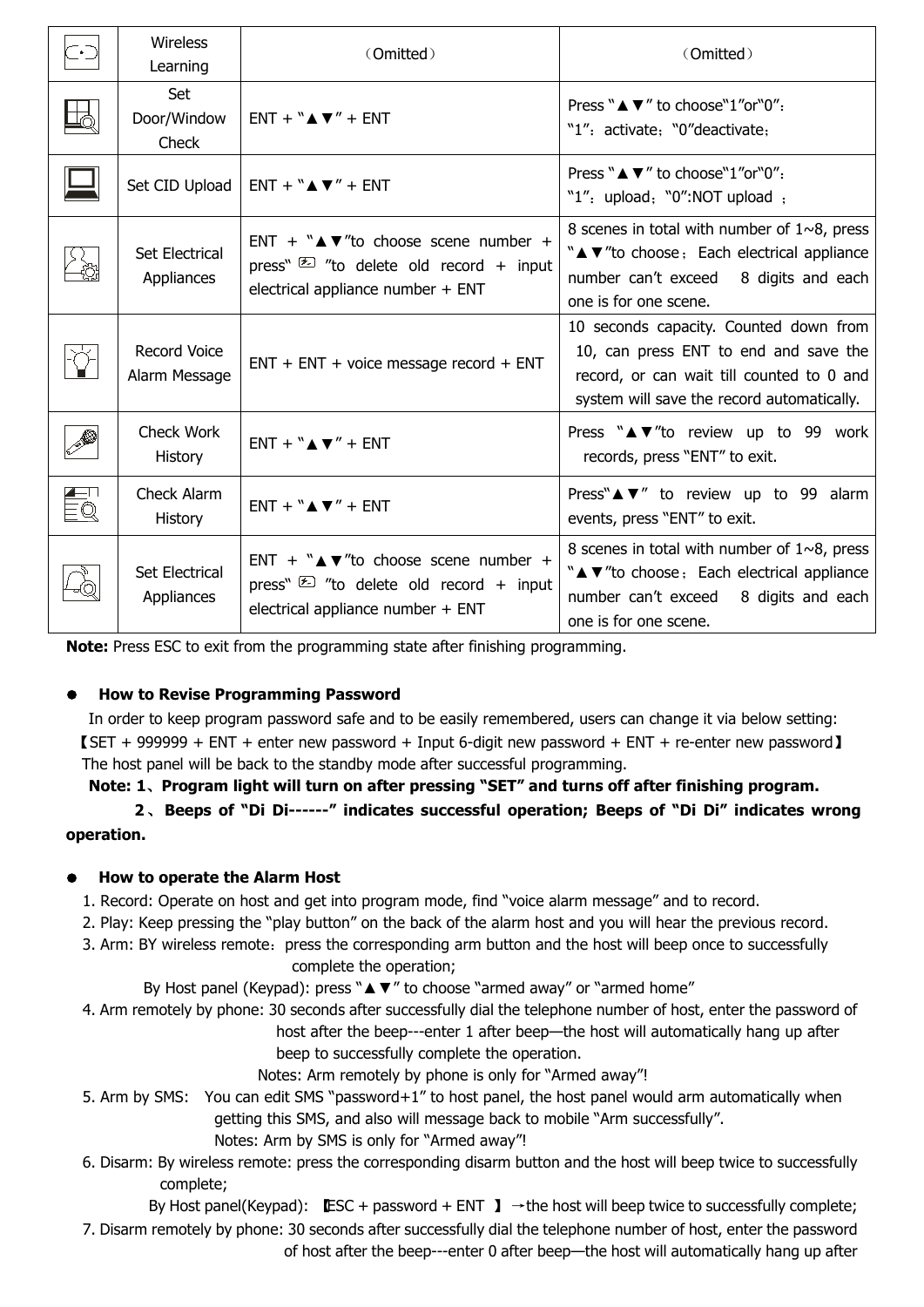beep to successfully complete the operation.

- 8. Disarm by SMS: You can edit SMS "password+0" to host panel, the host panel would disarm automatically when getting this SMS, and also will message back to mobile "Disarm successfully".
- 9. Telephone alarm: After receiving the call, you will hear the recorded voice message immediately, it can be played for 30 seconds repeatedly, then follow the below instruction:
	- 9.1. Input "8" to enter into the listening status for 20 seconds automatically, you can hear the alarming event sounds from phone. Each extra press of "8" can prolong 20 second listening in.
		- 9.2. Input"#" to play the recorded voice message for one time automatically
		- 9.3. Input "\*", the host will end the call and stop dialing any auto dialer#.
	- 9.4. Directly hang off the telephone, the host will end the call and automatically dial the next auto dialer#.
- 10. SMS reporting: Mobile will get SMS like "From Alarm System: XX zone, YYYY is Alarm.", "XX" means the zone number, "YYYY" means the detailed sensor.

11. Listen in: 30 seconds after successfully dial the telephone number of host, enter the password of host after the beep---enter

8 after another beep—the host will immediately get in to listening in status for 20 seconds. Each extra press of "8" can

prolong 20 second listening in, Hanging off to end automatically.

12. Emergency help: By wireless remote: Press Emergency button and the host will alarm immediately;

By host panel (Keypad): press " $\not\hspace{-.15cm}\mathcal{F}$ ", and the host will alarm immediately.

- 13. Activate door/window self-check: program a smart door/window sensor in any zone of Perimeter Zone, activate the self-check function (see "Set Door/Window Check" in **Table 3**) and then put the smart door/window sensor and its magnet part as if a door/window closed to match with the host. as a smart door/window sensor;
	- **Note**:1). When arming the host, if any door/window monitored by a smart door/window sensor is not closed well, the corresponding zone number and the screen backlight will flash fast, at the same time, the host beeps 4 times (Di Di Di Di) every 2 seconds to remind you to close the door/window. Alert duration time is 30 seconds, it will exit from disarm operation after press ESC or door/window not get closed after 30 seconds; System can be armed if door/window get closed within 30 seconds.
		- 2). If arm operation is proceeded again when any smart door/window sensor monitored door/window is not closed, the system will be forced to get into armed mode.
		- 3). If arming by SMS or phone call, just do it according to the corresponding instruction;
		- 4). If arming by remote or wireless keypad, system can be armed after do the arm operation twice successively;
		- 5). The matched smart door/window sensor will work as a common door/window sensor after self-check function deactivated.
- 14. Deactivate self-check function:1). Refer to "Set Door/Window Check" in Table 4;
	- 2). Self-check function will be automatically OFF every time when the host is connected with AC power.
- 15. Wireless Doorbell:1. Program doorbells into a zone according to the corresponding instructions and can be programmed into any zone of Perimeter Zone and Motion Zone;
	- 2. Very press of the doorbell button, the alarm host sounds door chime "Ding Dong" Twice;
	- **Note:** This function is only valid when the alarm host is connected with AC power and not

valid when

- only using backup battery.
- 16. Review Work History: get into program mode and find "Work History" to review up to 99 arm and disarm history.
- 17. Review Alarm History: get into program mode and find "Alarm History" to review up to 99 alarm event history.
- 18. Electrical Appliance Control: 1). Control a single electrical appliance: input"9 + X + ENT "on host
	- panel, "X" is electrical appliance number, valid from 1 to 8;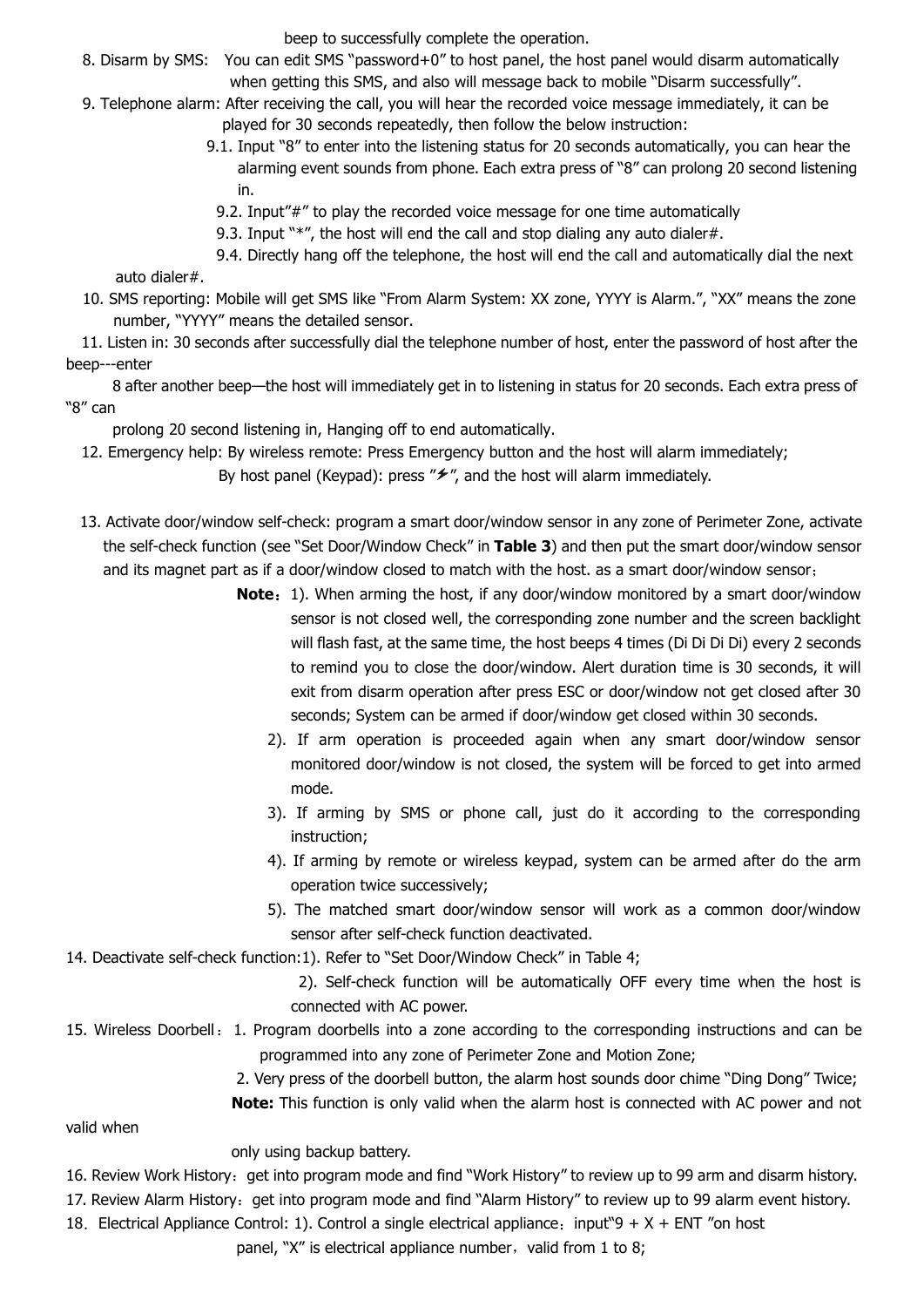2). Scene control: input  $0 + Y + ENT''$  on host panel, "Y" is scene number valid from 1 to 8.

Note: 1). Only valid to control ON and OFF of the electrical appliances;

2). Corresponding wireless electrical appliances are required to complete this function.

# **Important Operation Notes:**

- 1. Displays of alarm status: when host alarming, the status indicator keeps on, both the icons of the corresponding alarm zone and alarm type will keep flashing fast and then disappear after host disarmed, at the same time the alarm host make alarm calls and send alarm SMS.
- 2. Alarm processing mode: immediately after the system alarms, it starts to dial (or send SMS) in sequence from the 1st group number to the 5<sup>th</sup> group number (skip empty numbers) automatically. It dials (or send SMS) circularly for three times, the answered number (or the number which received the SMS) will not be dialed (or sent SMS) repeatedly.
- 3. Exit delay alert: the alarm host beeps "Di" every 1 second within preset exit delay time and then makes a long beep "Di---" to indicate delay time ends and host gets into armed status.
- 4. Alarm delay alert: the alarm host beeps "Di" every 1 second within preset alarm delay time and then keeps a long beep "Di---" to indicate delay time ends and host starts to alarm.
- 5. Alarm priority: A. If the alarm host's own line is occupied when it is dialing the alarm phone number, it will cut it and make it unoccupied, at the same time dial out to report alarm event.
	- B. The alarm host's "Ding Dong" sound will switch to alarm sound and dial to report if it receives alarms signal when sounds "Ding Dong".
- 6. No external power alert: the alarm host beeps once "Di" every 8 seconds and at the same time status indicator flash once if external power disconnected.
- 7. Alarm host low backup battery power alert: the alarm host beeps "Di Di Di" every 8 seconds when power gets very low, at the same time the low power indicator keeps on.
- 8. Sensors' low power alert: When any matched sensor's power is not enough, it will send a low power signal to the host and the sensor low power icon will flash fast and the corresponding zone light keeps on, at the same time, host beeps "Di Di Di" every 8 seconds.
	- Note: 1) This function can't be completed on host if the matched sensors don't the corresponding function.
		- 2) Input "5+ENT" can end the low power alert sound and at the same time the corresponding zone light will turn off automatically.
- 9. Tamper Alarm: If the host and its mounting bracket get disport when the host is working, the system will alarm.

# **Table 4: Easy guide of how to add and delete wireless accessories**

| Zone Type                  | <b>Explanation</b>           | To Add                                                           | <b>To Delete</b>                                      |
|----------------------------|------------------------------|------------------------------------------------------------------|-------------------------------------------------------|
|                            |                              | ENT + press" $E$ "to delete old                                  |                                                       |
|                            |                              | record + "X X"2-digit zone                                       |                                                       |
|                            |                              | number + ENT + $``\blacktriangle \blacktriangledown"$ to         | ENT + press" $\sqrt{2}$ " to delete old               |
|                            | Get into program status and  | choose" $1''$ + ENT + trigger the                                | record + "X $X$ "2-digit zone                         |
|                            | find the icon of wireless    | sensor twice successively                                        | number + ENT + $``\triangle$ $\blacktriangledown$ "to |
| $\bar{\mathbb{C}}^\bullet$ | learning,<br>then<br>program | Note: 1. You can only add 1 piece                                | choose"0" + ENT                                       |
|                            | sensors according to the     | each time, totally 4 available to be                             | Note: Sensors in the same zone                        |
|                            | instructions on the right    | added for each zone;                                             | will be all cancelled after deleting                  |
|                            | side.                        | 2. The earlier learnt sensor will be                             | operation. If need to keep some,                      |
|                            |                              | covered by the latest learnt one if                              | you have to add again.                                |
|                            |                              | exceeds the supported remote                                     |                                                       |
|                            |                              | quantity.                                                        |                                                       |
|                            | Wireless remote & Wireless   |                                                                  |                                                       |
| Remote                     | One-Way Keypad               | "X X":00                                                         |                                                       |
|                            | Wireless Two-Way Keypad      | Has to match the keypad to host and match the host to the keypad |                                                       |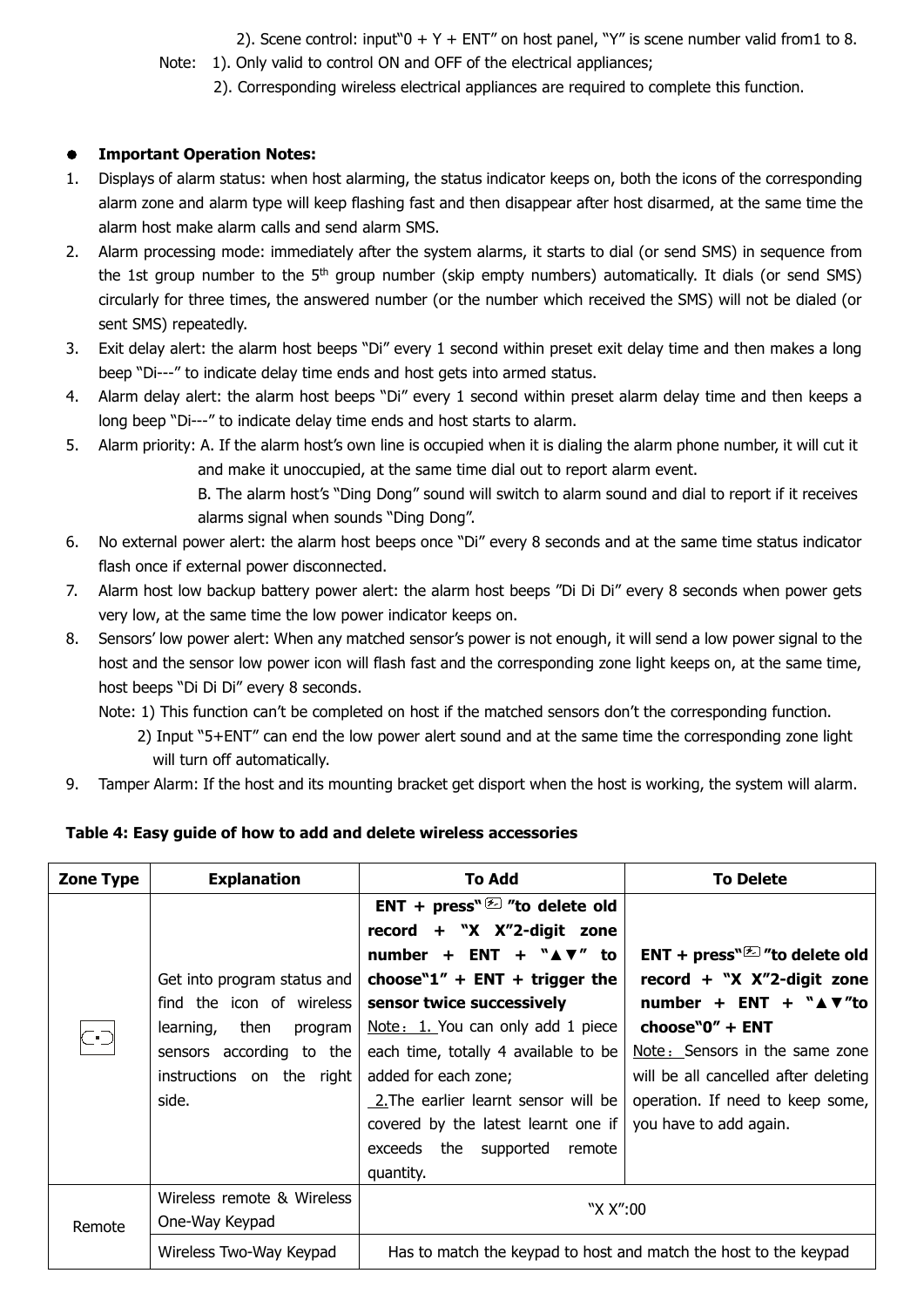| Doorbell    | Wireless Doorbell button                           | "X X": 06 $\sim$ 15 |
|-------------|----------------------------------------------------|---------------------|
| Emergency   | Wireless Smoke Alarm,<br>Wireless Gas Alarm& Panic | "X X":01 $\sim$ 05  |
| zone        | button etc.                                        |                     |
| Perimeter   | <b>Wireless</b><br>Door/Window                     |                     |
| zone        | Sensor &                                           | "X X":06 $\sim$ 10  |
|             | Wireless Curtain PIR etc.                          |                     |
|             | Wide-Angle<br>PIR<br>Wireless                      | "X X": 11 $\sim$ 15 |
| Motion zone | Motion Sensor etc.                                 |                     |

# **V. How to connect wired sensors**(**no need balance resistors**)



**Host** 

#### **VI. Understanding of Basic Accessories (Wireless)**

#### **Wireless Remote**

#### **1. Functions Features:**

- $\bullet$  To control the alarm host to arm and disarm.
- With the emergency key for urgent help.



- Operating power: 27A 12V alkaline battery
- Emitting distance: ≥100m (in open area)
- Service life: ≤1 year

# **3. Installation and Usage:**

- For users to take along.
- Generally press the "Arm Away" key to arm before leaving home and press the "Arm Home" key to arm when stay at home;
- Please replace the battery after one year usage and distance gets shorter.

#### **4. How to add/delete to/from alarm host**

- A. To add
- 1. 【SET + password + press " $\blacktriangle$  ▼" to find "Wireless Learning" icon + ENT + press " $\mathbb{Z}$ " consecutively to clear old records + 00 + ENT + press " $\blacktriangle$   $\blacktriangledown$ " to choose "1" + ENT ] (LCD display of "1" flashes frequently);

2. Press any button on the remote twice consecutively, the alarm host beeps "Di----" to indicate successful adding.

#### B. To delete

1. 【SET + password + press " $\blacktriangle \blacktriangledown$ " to find "Wireless Learning" icon + ENT + press " $\mathbb{Z}$ " consecutively to clear old records + 00 + ENT + press " $\blacktriangle$   $\blacktriangledown$ " to choose "0" + ENT ], the alarm host beeps "Di Di" to indicate successful deleting.

#### **Note:**

1. You can only add 1 remote each time, available to add up to 10 remotes. When exceeds 10, the latter added

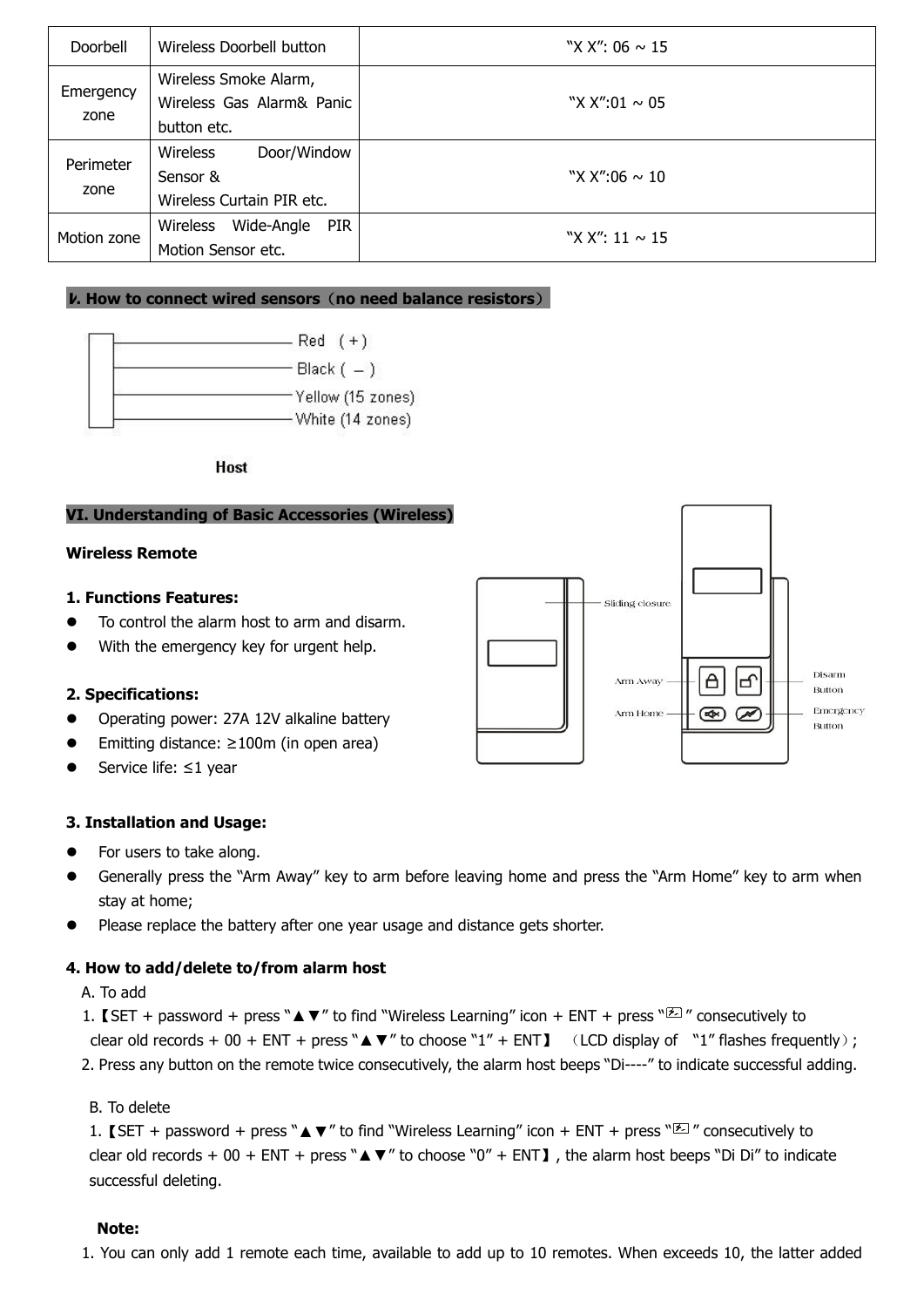remote will cover the former added one.

2. All the remotes in the same group will be deleted after deleting one.

#### **Wireless Door/Window Sensor**

#### **1. Functions Features:**

- $\bullet$  Monitors open/closed status of the doors and  $\Box$ windows. Generally set as Perimeter zone.
- **•** If any door or window is opened, it will send alarm signals to the alarm host.
- Rechargeable Li-ion battery
- Could remote alarm system arm away

#### **2. Specifications:**

- Operating power: 3.7V 200mA rechargeable Li-ion battery
- Emitting distance: ≥150m (in open area)
- $\bullet$  Battery charge time:  $\geq 8$  hours
- Service life: ≤3 year
- Alarm Distance: <4cm
- Product dimension: 65 x 30 x 17mm

#### **3. Installation and Usage:**

- $\bullet$  Fix the magnet part (small piece) onto the door frame in a position up to 1.6m high from the ground to prevent any children from bumping onto it.
- Fix the emitting part (big piece) onto the door frame, make sure to keep the magnet part and emitting part in parallel, the space between the two parts shall be less than 10mm.
- Upon the working light flashes frequently, please replace the battery.
- Press the arm away button, the alarm system will be in arm status (only could set "arm away")

#### **4. How to add/delete to/from alarm host**

A. To add

```
1. [SET + password + press "\triangle \blacktriangledown" to find "Wireless Learning" icon + ENT + press "<sup>[25]</sup>" consecutively to
 clear old records + X X + ENT + press " \triangle V" to choose "1" + ENT J (LCD display of "1" flashes frequently);
```
Note: "X X" is group number of defense zone, consists of two digits, includes  $06 \sim 10$ .

2. Trigger the door/window sensor twice consecutively, the alarm host beeps "Di----" to indicate successful adding.

#### B. To delete

1. 1. 【SET + password + press " $\blacktriangle$   $\blacktriangledown$ " to find "Wireless Learning" icon + ENT + press "<sup>{{}}</sup> consecutively to clear old records +  $X X + ENT + press " \blacktriangle \blacktriangledown"$  to choose "0" + ENT ], the alarm host beeps "Di Di" to indicate successful deleting.

Note: "X X" is group number of defense zone, consists of two digits, includes  $06 \sim 10$ .

#### **Note:**

- 1. You can only add 1 wireless door/window sensor each time. Each group is available to add up to 4 wireless door/window sensors. When exceeds 4, the latter added wireless door/window sensors will cover the former added one.
- 2. All the wireless door/window sensors in the same group will be deleted after deleting one.

#### **Wireless Wide-Angle PIR Sensor**

#### **1. Functions Features:**

1, Microcomputer intelligent control, stable performance, the appearance is delicate;

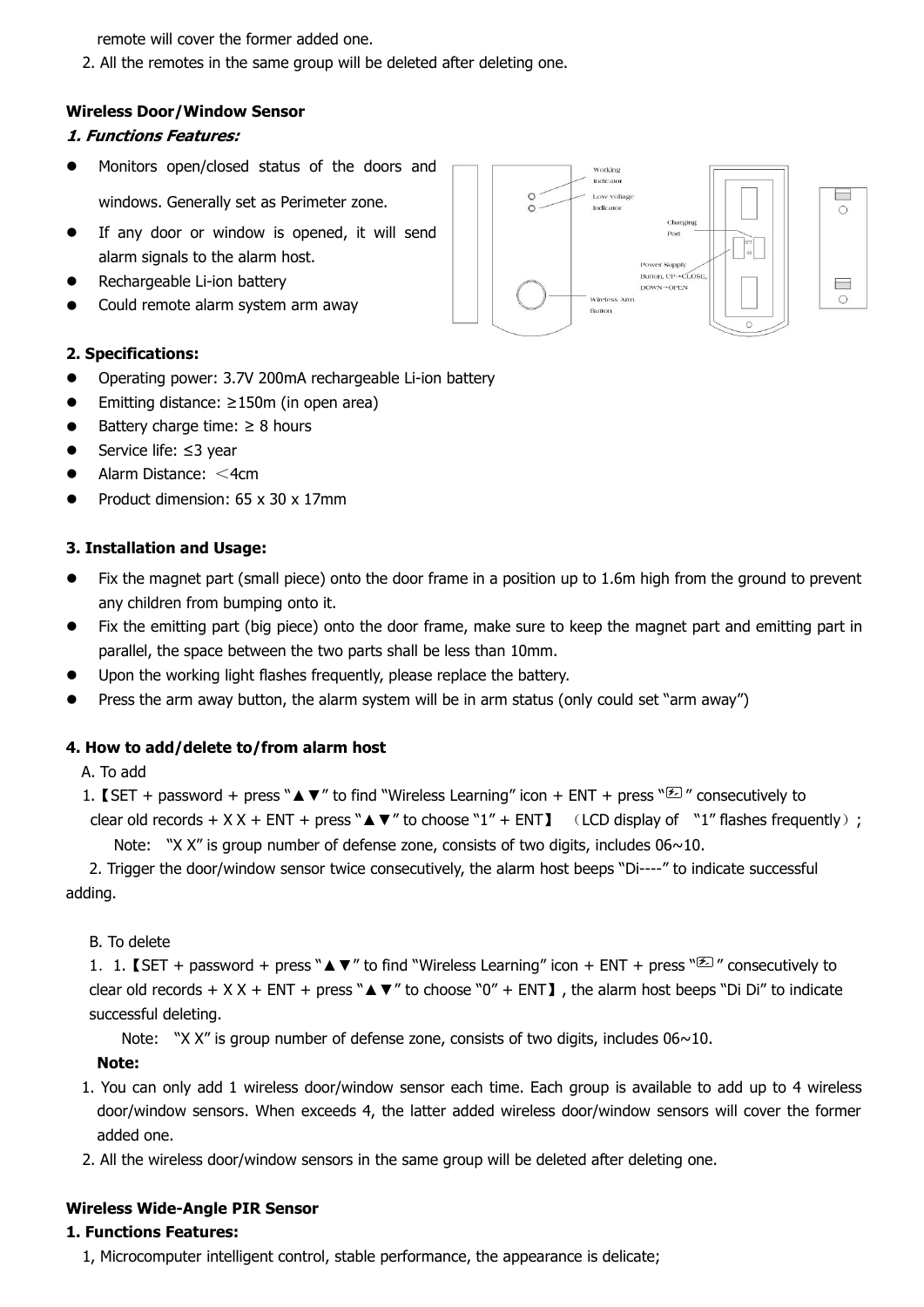- 2, Infrared detection, temperature compensation, low power consumption;
- 3, Detection alarm, low voltage alarm, tamper alarm;
- 4, High-energy lithium back-battery, USB charging interface;

5. Mainly monitor and control indoor stereoscopic space, generally set in Motion  $\Box$ Zone.

When human body enters into the detecting area, the sensor will transmit the alarm the strest restallation port signals to the alarm host.

#### **2. Specifications:**

- Operating power: 3.7V 800mA rechargeable Li-ion battery
- Emitting distance: ≥150m (in open area)
- Battery charge time:  $\geq 8$  hours
- Service life: ≤3 year
- Detecting range: 110°10m x 10m

#### **3. Installation and Usage:**

- Fix the bracket on suitable wall surface or in wall corner at a distance of  $2 \sim 2.4$ m high from the ground;
- Open the PIR sensor's covers and well connect its battery. And then make detecting time jumper setting (5S: The sensor will detect once every 5 seconds; 5MIN: The sensor will detect once every 5 minutes.) Suggested to set 5S for testing and 5MIN for normal usage.
- Close the PIR sensor's covers and fix the sensor onto the bracket.
- Adjust the sensor to a proper angle. It will get into working status after 30 seconds.
- Upon the low power light flashes frequently, please replace the battery.
- Detection alarm: In working status, work lights shining, and send out wireless detection alarm signal at the same time if the detector was triggered.
- Tamper alarm: In working status, work lights ablaze, and send outwireless tamper alarm at the same time if the detector case were illegally open.
- Under-voltage alarm: In under voltage state, work light flashes, and send outwireless detection alarm signal if the detector was triggered. And then, the work light continuous flashes 3 times, and send out wireless under-voltage alarm signal.
- Note: in order to maintain normal function, each batch batteries, after entering the under voltage state only two under-voltage send function, at this time door must recharge the battery or replace new batteries as soon as possible!
- USB charging: connect USB cable for charging operation, can use charging power supply, or computer, etc.

#### **4. How to add/delete to/from alarm host**

#### A. To add

- 1. 【SET + password + press " $\blacktriangle \blacktriangledown$ " to find "Wireless Learning" icon + ENT + press " $\mathbb{Z}$ " consecutively to clear old records +  $X X + ENT + press " \blacktriangle \blacktriangledown"$  to choose "1" + ENT ] (LCD display of "1" flashes frequently); Note: 1. "X X" is group number of defense zone, consists of two digits, includes  $11 \sim 15$ .
- 2. Press the "Study/Emission Button" twice consecutively to trigger PIR sensor, the alarm host beeps "Di----" to indicate successful adding.

#### B. To delete

1. 【SET + password + press " $\blacktriangle \blacktriangledown$ " to find "Wireless Learning" icon + ENT + press "E m consecutively to clear old records +  $X X + ENT + press " \triangle V"$  to choose "0" + ENT ], the alarm host beeps "Di Di" to indicate successful deleting.

Note: 1. "X X" is group number of defense zone, consists of two digits, includes  $11 \sim 15$ .

#### **Note:**

1. You can only add 1 wireless PIR sensor each time. Each group is available to add up to 4 wireless PIR sensors.



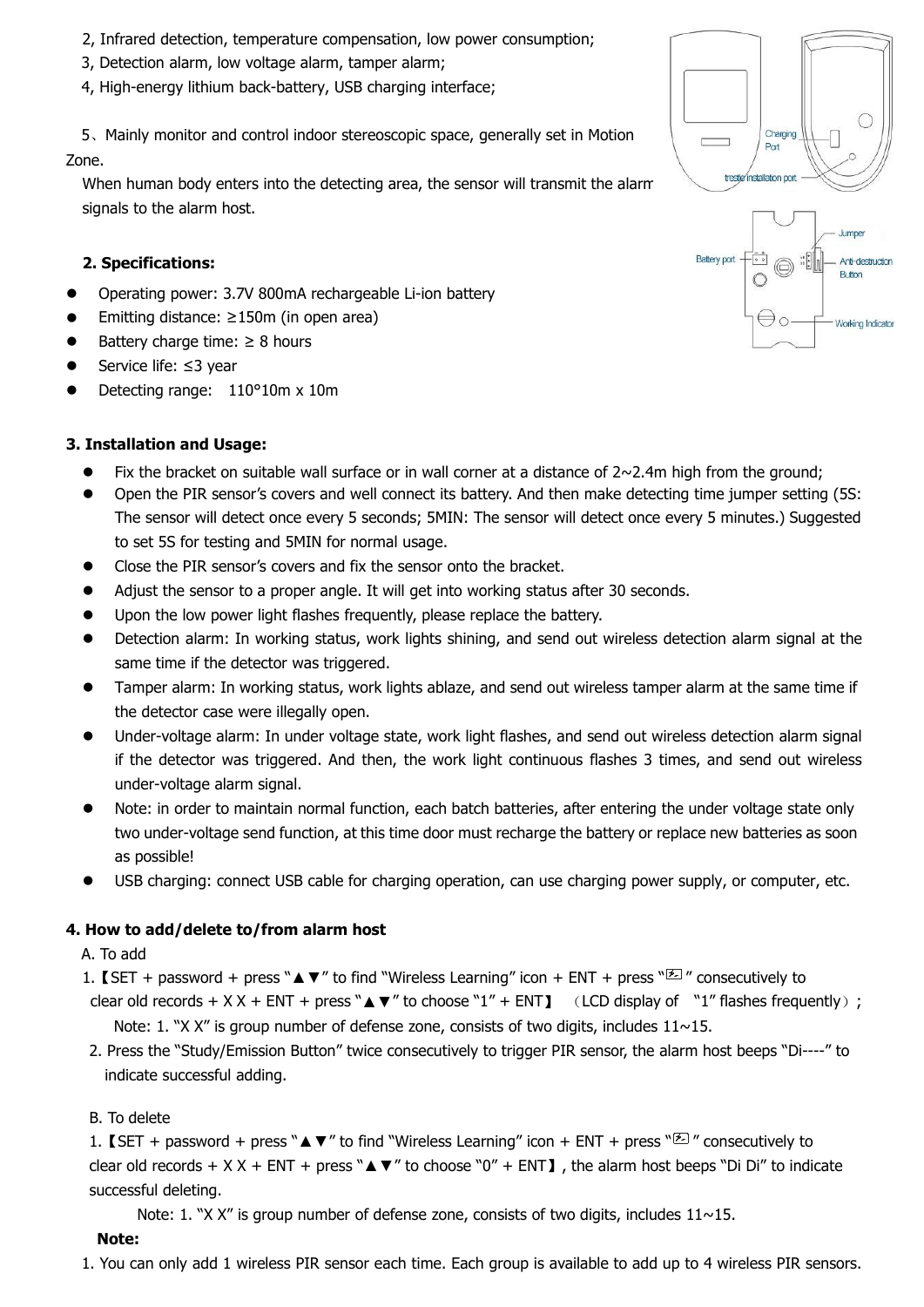When exceeds 4, the latter added wireless PIR sensors will cover the former added one.

2. All the wireless PIR sensors in the same group will be deleted after deleting one.

# **Wireless Indoor Siren**

### **1. Functions Features:**

1.1 Works with alarm host, wireless receiving alarm signals, spot alarm with sound and flash 1.2 With power plug, usually for indoor use.

# **2. Specifications:**

- 2.1 Operating Power: 100—240VAC
- 2.2 Receiving Distance: ≥100 M (In open area) Study Study.

# **3. Installation and Usage:**

- 3.1 Plug the wireless siren into suitable indoor power socket
- 3.2 Recommended to install around 1.8M high from the ground

# **4. How to add/delete to/from alarm host**

A. To add

- 4.1 After connecting to the power, press the "Study Button" on the side of the siren, siren lights on
- 4.2 Press " $\frac{4}{2}$ " key on the alarm host, then disarm by host keypad (ESC + programming password + "ENT", the alarm host beeps "Di Di" to indicate successful disarm) after 5 seconds.
- 4.3 Light on the siren flashes 5 times and then off indicates successful adding.
- B. To delete
- 4.1 After connecting to the power, keep pressing the "Study Button" on the side of the siren for 5 seconds and release, light on the siren flashes 1 time and then off indicates successful deleting.
- **Notes:** 1.You can only add 1 wireless siren each time.
	- 2. To add wireless siren, you can only operation on host inbuilt keypad.
	- 3. One wireless siren can be added to at most 10 wireless alarm hosts, multi wireless sirens can be added to one alarm host.

#### **Table 5: Easy guide of how to add and delete optional wireless accessories**

| Sensor                                                  | How to add                                                                                                                                   | How to delete                                                                                |
|---------------------------------------------------------|----------------------------------------------------------------------------------------------------------------------------------------------|----------------------------------------------------------------------------------------------|
| Wireless<br>Intelligent PIR<br>Sensor                   | 1. (The same way as adding Wireless PIR<br>Sensor)<br>2. Zone Number: $11 \sim 15$                                                           | 1. (The same way as adding Wireless PIR<br>Sensor)<br>2. Zone Number: $11 \sim 15$           |
| Wireless Smart<br>Door/Window<br>Sensor                 | 1. (The same way as adding Wireless<br>Door/Window Sensor)<br>2. Zone Number: $06 \sim 10$                                                   | 1. (The same way as deleting Wireless<br>Door/Window Sensor)<br>2. Zone Number: $06 \sim 10$ |
| Wireless Smart<br>Dual-Purpose<br>Door/Window<br>Sensor | 1. (The same way as adding Wireless<br>Door/Window Sensor)<br>2. Zone Number: $06 \sim 10$                                                   | 1. (The same way as deleting Wireless<br>Door/Window Sensor)<br>2. Zone Number: $06 \sim 10$ |
| <b>Wireless Gas</b><br>Sensor                           | 1. (The same way as adding Wireless PIR<br>Sensor)<br>2. Release gas to trigger the gas alarm and<br>add it.<br>3. Zone Number: $01 \sim 05$ | 1. (The same way as deleting Wireless PIR<br>Sensor)<br>2. Zone Number: $01 \sim 05$         |

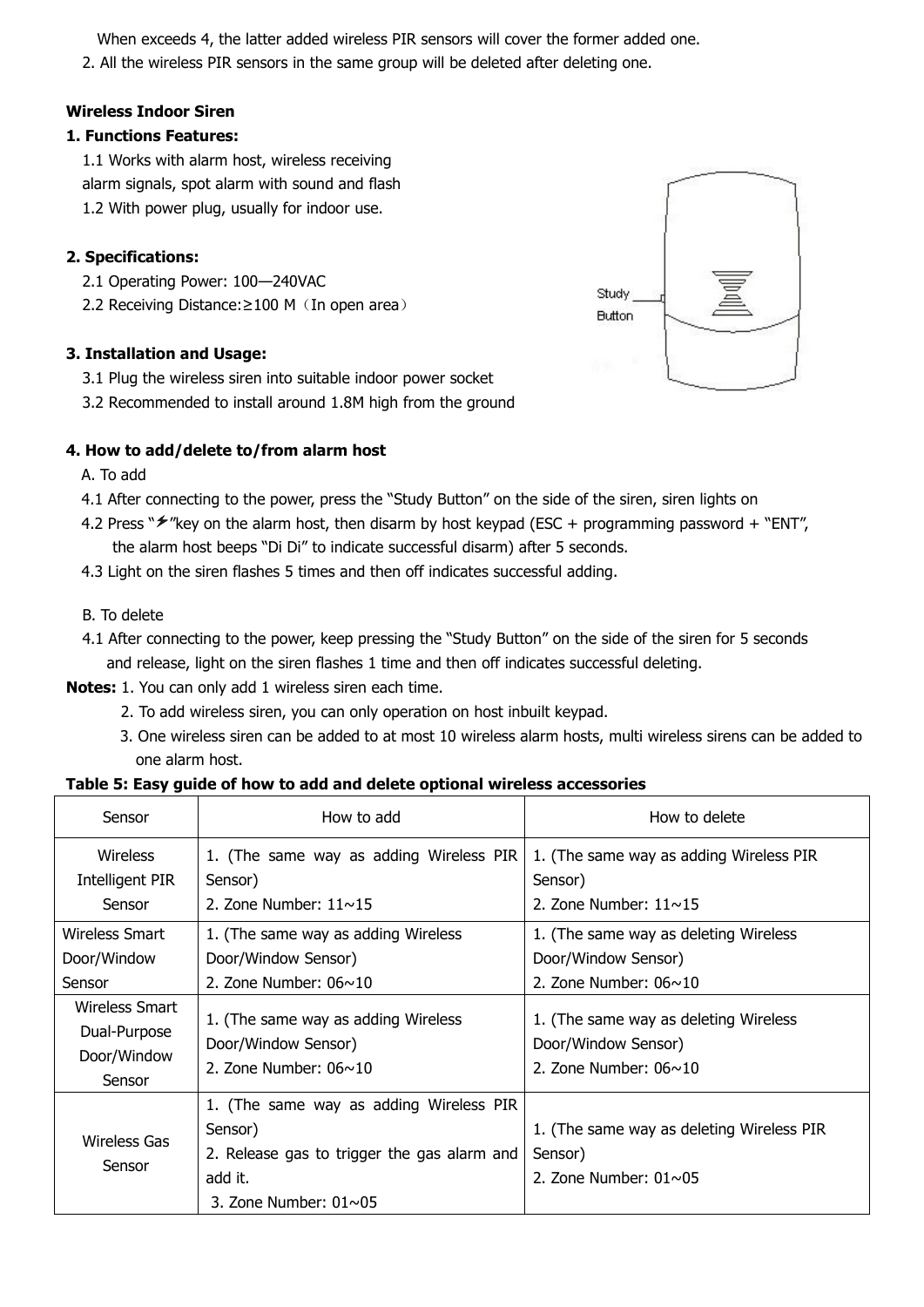| <b>Wireless Smoke</b><br>Sensor        | 1. (The same way as adding Wireless PIR<br>Sensor)<br>2. Press "test button" on the smoke sensor<br>twice consecutively to trigger it and add it.<br>3. Zone Number: $01 \sim 05$             | 1. (The same way as deleting Wireless PIR<br>Sensor)<br>2. Zone Number: $01 \sim 05$           |
|----------------------------------------|-----------------------------------------------------------------------------------------------------------------------------------------------------------------------------------------------|------------------------------------------------------------------------------------------------|
| <b>Wireless Outdoor</b><br>Siren       | (The same way as adding Wireless Indoor<br>Siren)                                                                                                                                             | (The same way as deleting Wireless Indoor<br>Siren)                                            |
| <b>Wireless Panic</b><br><b>Button</b> | 1. (The same way as adding Wireless PIR<br>Sensor)<br>the panic<br>button twice<br>Trigger<br>2.<br>consecutively to trigger it and add it.<br>3. Zone Number: $01 \sim 05$                   | 1. (The same way as deleting Wireless PIR<br>Sensor)<br>2. Zone Number: $01 \sim 05$           |
| Wireless Doorbell<br><b>Button</b>     | (The same way as adding Wireless Panic<br>Button)                                                                                                                                             | (The same way as deleting Wireless Panic<br>Button)                                            |
| Wireless Keypad                        | 1. After power connection and then make the<br>wireless keypad into wireless learning<br>mode.<br>2. Press " $\neq$ "key on the alarm host and then<br>disarm by host keypad after 5 seconds. | Follow the operation instructions of how to<br>delete in the user's manual of Wireless Keypad. |

# **VII. Common Problems and Solutions**

| <b>Problems</b>                           | <b>Possible Causes</b>                                                                          | <b>Solutions</b>                                                                                                                                         |
|-------------------------------------------|-------------------------------------------------------------------------------------------------|----------------------------------------------------------------------------------------------------------------------------------------------------------|
| The alarm host can't                      | Failed to follow the operation instruction                                                      | Make the host into program mode, record                                                                                                                  |
| record.                                   | of "Record Voice Alarm Message".                                                                | according to the operation instruction of "Record"                                                                                                       |
|                                           |                                                                                                 | Voice Alarm Message".                                                                                                                                    |
| Receives alarm phone<br>calls repeatedly. | operate according<br>Fail<br>to<br>to<br>the<br>operation instruction of the telephone<br>alarm | Follow the below instructions after answering the<br>alarm phone calls and hearing the recorded<br>message:<br>(See Point 6 of "How to operate the Alarm |
|                                           |                                                                                                 | Host?")                                                                                                                                                  |
|                                           |                                                                                                 | 1. Press "8": gets into the 20-second listening in<br>mode automatically.                                                                                |
|                                           |                                                                                                 | 2. Press "#": plays the recorded voice message<br>one time automatically.                                                                                |
|                                           |                                                                                                 | 3. Press "*": the host will end the call and stop                                                                                                        |
|                                           |                                                                                                 | dialing any auto dialer#.                                                                                                                                |
|                                           |                                                                                                 | 4. Directly hang off the telephone: the host will                                                                                                        |
|                                           |                                                                                                 | end the call and automatically dial the next auto                                                                                                        |
|                                           |                                                                                                 | dialer#.                                                                                                                                                 |
| The host doesn't alarm                    | 1. Caused by the functions of arm mode                                                          | 1."Armed Away" mode: The system alarms when                                                                                                              |
| the<br>after<br>sensor<br>is              | ("Armed Away" and "Armed Home");                                                                | any sensor in any zone is triggered;                                                                                                                     |
| triggered in armed mode.                  | 2. Have already setup time for Entry                                                            | 2. "Armed Home" mode: The system won't alarm                                                                                                             |
|                                           | Delay or Exit Delay                                                                             | when any sensor in Motion zone is triggered                                                                                                              |
|                                           |                                                                                                 | 3. Program to adjust the time and Entry Delay or<br>Exit Delay                                                                                           |
| The PIR sensor doesn't                    | 1. Not switch on power.                                                                         | 1. Slide the power switch to "ON";                                                                                                                       |
| react.                                    | 2. The PIR sensor's jumper setting is in                                                        | 2. "5S": detect once every 5 seconds;                                                                                                                    |
|                                           | the power-down mode.                                                                            | "5MIN": detect once every 5 minutes;                                                                                                                     |
| The detecting distance of                 | The ambient temperature in the                                                                  | When the ambient temperature in the detecting                                                                                                            |
| PIR sensor gets shorter.                  | detecting area is too high.                                                                     | area gets up to or exceeds the human body                                                                                                                |
|                                           |                                                                                                 | temperature, the detecting distance will get                                                                                                             |